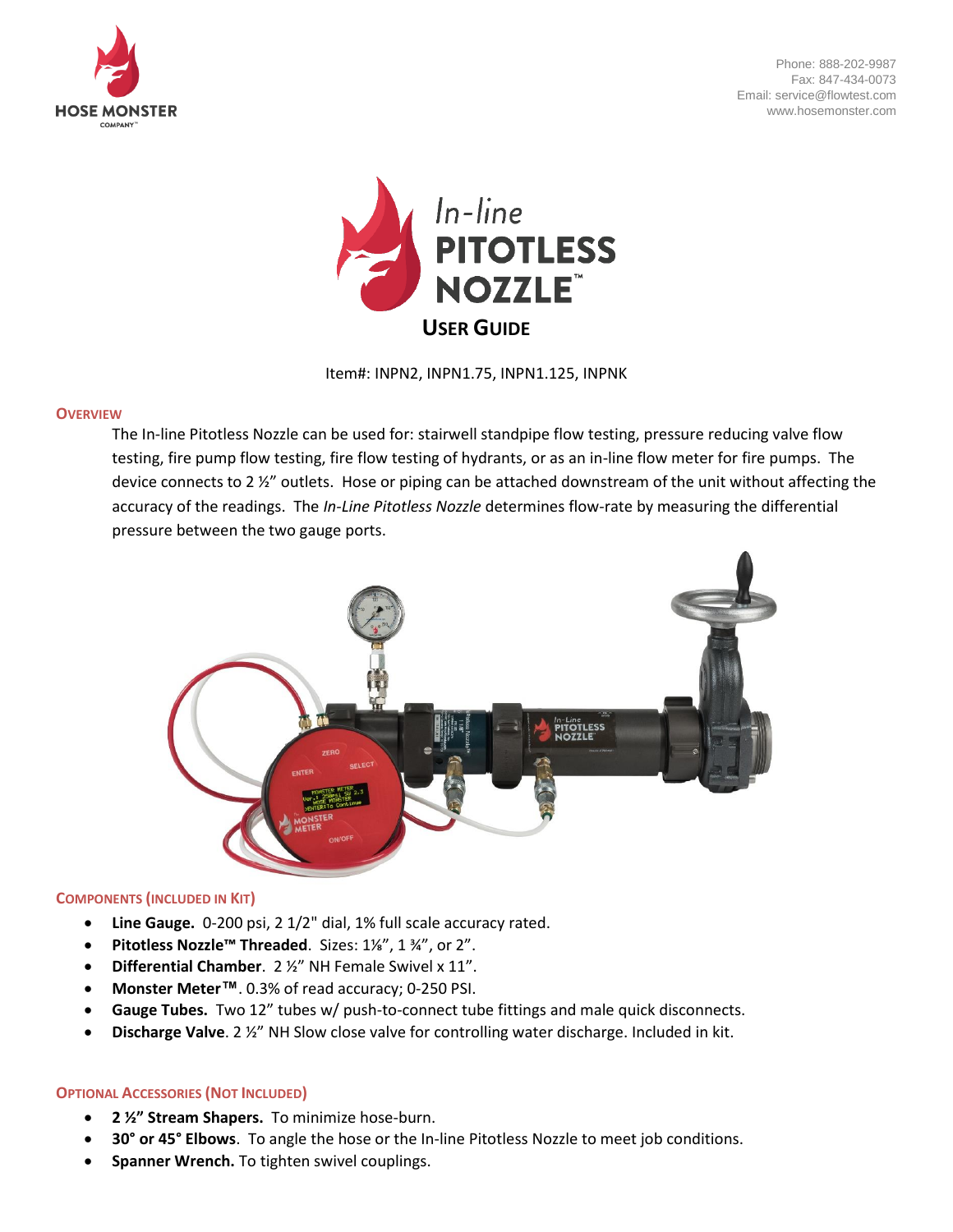## **OPERATION**

- 1) Insert and secure the *Line Gauge* threads into the inlet of the *Pitotless Nozzle Threaded*.
- 2) Insert and secure the threaded outlet of the *Pitotless Nozzle* into the swivel coupling of the *differential chamber*. Line up the gauge ports of the *differential chamber* and *Pitotless Nozzle* so that they are parallel to each other.
- 3) Attach the *discharge valve* to the outlet-end (downstream-end) of the *In-Line Pitotless Nozzle*. Close the *discharge valve*.
- 4) Secure the female swivel coupling of the *In-line Pitotless Nozzle assembly* to the water source. You can attach the unit to a 2  $\frac{y}{z}$ " valve, a valve larger than 2  $\frac{y}{z}$ " by using adapters, or the end of a secured hose.
- 5) Attach the two *gauge tubes* to the *differential gauge* by inserting the free tube-ends into the push-to-connect tube fittings on the *differential gauge*.
- 6) Attach the opposite ends of the *gauge tubes* to their respective gauge port connections on the *differential chamber* and the *Pitotless Nozzle*. Connect the "High Pressure" side to the *Pitotless Nozzle*. Connect the "Low Pressure" side to the *differential chamber*. Rotate the *In-line Pitotless Nozzle* so that the *Monster Meter* can be viewed easily.
- 7) Before flowing water verify that the *discharge valve* is fully closed and all connections are fastened securely. Any leakage can affect readings. Slowly open the water source when ready. Allow the differential chamber to completely fill with water and become pressurized.
- 8) Slowly open the *discharge valve* to the desired flow rate or to fully open. The *Monster Meter* displays the realtime GPM and differential pressure. Use the appropriate flow chart to convert the pressure reading (psi) to flow-rate (GPM) if needed.
- 9) When the test is complete, close the water source and the *discharge valve*.

Note: All connections in this assembly must be water-tight. Any leakage can affect readings.

## **FLOW CHARTS**

Verify the correct flow chart is used. It should have the correct size and the "In-line Pitotless Nozzle" logo in the title. Additional copies are available at: www.HoseMonster.com. The pressure readings on the chart are in net psi. Net psi, also known as differential pressure, is the difference between the upstream pressure and the downstream pressure.

# **MAINTENANCE**

- The female quick disconnect fittings. Apply lubricant or WD-40 for stainless steel or brass fittings as necessary to prevent corrosion, and then wipe down with a cloth. The gauge port on the *Pitotless Nozzle* and *differential chamber* are assembled with a ¼" nipple and a female quick disconnect coupling. The female quick disconnect coupling can be removed, but the ¼" nipple cannot. Use a hold-back when changing out the female quick disconnect coupling. Apply thread tape (not thread-locking sealant) on the male end of the nipple to re-install the female quick disconnect coupling. Contact Hydro Flow Products, Inc. customer service if repair is needed.
- **Monster Meter™.** For operation and battery replacement information, refer to the Monster Meter Users Guide. Calibration to NIST standard is available through The Hose Monster Company. Contact HMCo if service is needed.
- **The Line Gauge.**It is recommended that analog gauges be certified and calibrated annually. Calibration to NIST standard is available through us. Contact Hydro Flow Products, Inc. if service is needed.
- **Pitotless Nozzle and Differential Chamber.**Wipe down the product with a damp rag after each use to remove dirt and debris.